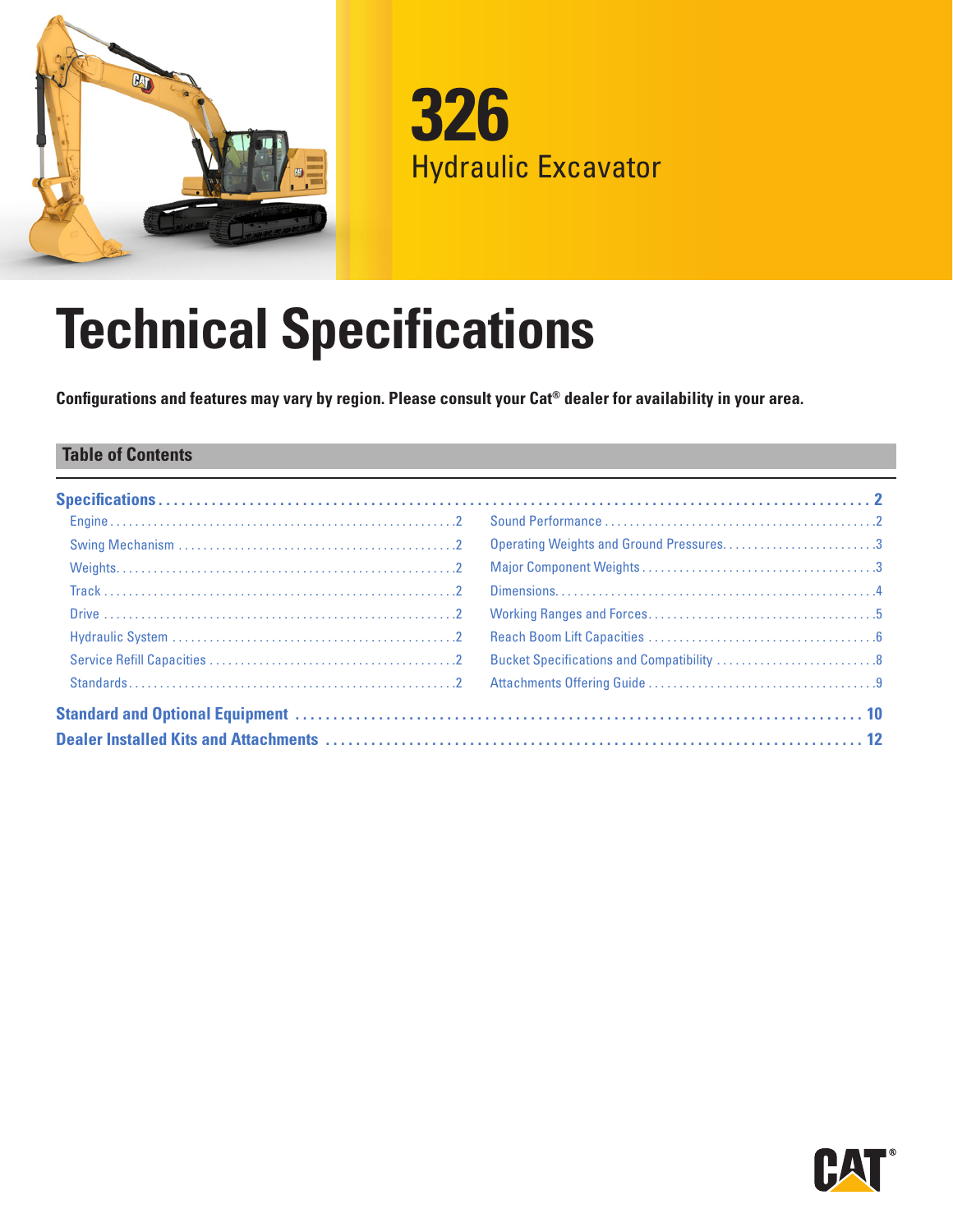# <span id="page-1-0"></span>**326 Hydraulic Excavator Specifications**

| <b>Engine</b>              |                        |                       |
|----------------------------|------------------------|-----------------------|
| Engine Model               | $Cat^{\circledR}$ C7.1 |                       |
| Net Power $-$ ISO 9249     | 158 kW                 | $212$ hp              |
| Engine Power $-$ ISO 14396 | $159$ kW               | $213$ hp              |
| Bore                       | $105 \text{ mm}$       | $4 \text{ in}$        |
| Stroke                     | $135 \text{ mm}$       | $5$ in                |
| Displacement               | 7.0 L                  | $428$ in <sup>3</sup> |
| ___________                | -- ----                |                       |

Biodiesel Capability  $Up to B20^{(1)}$ 

- The C7.1 engine meets China Nonroad Stage III emission standards, equivalent to U.S. EPA Tier 3/EU Stage IIIA, or emits equivalent to Tier 2/Stage II.
- Recommended for use up to 4500 m (14,760 ft) altitude with engine power derate above 3000 m (9,840 ft).
- Advertised power is tested per the specified standard in effect at the time of manufacture.
- Net power advertised is the power available at the flywheel when the engine is equipped with fan, air intake system, exhaust system and alternator.
- Engine speed at 1,900 rpm.
- (1)Cat engines are compatible with the following renewable, alternative, and bio-fuels\* with lower greenhouse gas emission impact:
	- $\checkmark$  Up to B20 biodiesel (FAME)\*\*
	- $\checkmark$  Up to 100% HVO and GTL renewable fuels
- *\*\*Refer to guidelines for successful application. Please consult your Cat dealer or "Caterpillar Machine Fluids Recommendations" (SEBU6250) for details.*
- *\*\*For use of blends up to B100, consult your Cat dealer.*

#### **Swing Mechanism**

| Swing Speed                                                                                                                                             | $9.8$ rpm                       |               |
|---------------------------------------------------------------------------------------------------------------------------------------------------------|---------------------------------|---------------|
| Maximum Swing Torque                                                                                                                                    | $106 \text{ kN} \cdot \text{m}$ | 78,180 lbf-ft |
| <b>Weights</b>                                                                                                                                          |                                 |               |
| <b>Operating Weight</b>                                                                                                                                 | $25500 \text{ kg}$              | 56,100 lb     |
| • Long undercarriage, Reach boom, R2.95 m (9'7") stick, 1.54 m <sup>3</sup><br>$(2.01 \text{ yd}^3)$ HD bucket, 600 mm $(24")$ triple grouser shoes and |                                 |               |

4.6 t (10,141 lb) counterweight.

#### **Track**

| <b>Track Shoes Width</b>                | $600 \text{ mm}$ | $24$ in |
|-----------------------------------------|------------------|---------|
| <b>Track Shoes Width</b>                | 790 mm           | $31$ in |
| Number of Shoes (each side)             | 51               |         |
| Number of Track Rollers (each side)     |                  |         |
| Number of Carrier Rollers (each side) 2 |                  |         |

#### **Drive**

| -----                |                   |            |
|----------------------|-------------------|------------|
| Gradeability         | $35^{\circ}/70\%$ |            |
| Maximum Travel Speed | $5.7$ km/h        | $3.5$ mph  |
| Maximum Drawbar Pull | $226 \text{ kN}$  | 50,807 lbf |

### **Hydraulic System**

| Main System – Maximum Flow –<br>Implement            | 481 L/min<br>$(241 \times 2)$<br>pumps) | $127$ gal/min<br>$(64 \times 2)$<br>pumps) |
|------------------------------------------------------|-----------------------------------------|--------------------------------------------|
| Maximum Pressure - Equipment -<br>Normal             | 35 000 kPa                              | 5,075 psi                                  |
| Maximum Pressure -<br>Heavy Lift Mode/Auto Dig Boost | 38 000 kPa                              | 5,510 psi                                  |
| Maximum Pressure - Travel                            | 35 000 kPa                              | 5,075 psi                                  |
| Maximum Pressure - Swing                             | 28 400 kPa                              | $4,118$ psi                                |
| Boom Cylinder – Bore                                 | 135 mm                                  | $5 \infty$                                 |
| Boom Cylinder – Stroke                               | 1305 mm                                 | 51 in                                      |
| Stick Cylinder – Bore                                | $140 \text{ mm}$                        | 6 in                                       |
| Stick Cylinder – Stroke                              | 1660 mm                                 | $65 \text{ in}$                            |
| Bucket Cylinder – Bore                               | $130 \text{ mm}$                        | $5$ in                                     |
| Bucket Cylinder – Stroke                             | 1156 mm                                 | 46 in                                      |

### **Service Refill Capacities**

| <b>Fuel Tank Capacity</b>                  | 474 L  | $125.2$ gal |
|--------------------------------------------|--------|-------------|
| Cooling System                             | 25L    | $6.6$ gal   |
| Engine Oil (with filter)                   | 25L    | $6.6$ gal   |
| <b>Swing Drive</b>                         | 11.5 L | $3.0$ gal   |
| Final Drive (each)                         | 4.5 L  | $1.2$ gal   |
| Hydraulic System (including tank)          | 310 L  | $81.9$ gal  |
| Hydraulic Tank<br>(including suction pipe) | 147L   | 38.8 gal    |

#### **Standards**

| <b>Brakes</b>                                        | ISO 10265:2008          |
|------------------------------------------------------|-------------------------|
| Cab/Falling Object Guard System<br>(FOGS) (optional) | ISO 10262:1998 Level II |
| Cab/Rollover Protective Structure<br>(ROPS)          | ISO 12117-2:2008        |

#### **Sound Performance**

| ISO 6395 (external)   | $103 \text{ dB}(A)$ |
|-----------------------|---------------------|
| ISO 6396 (inside cab) | 71 $dB(A)$          |

• When properly installed and maintained, the cab offered by Caterpillar, when tested with doors and windows closed according to ANSI/SAE J1166 OCT98, meets OSHA and MSHA requirements for operator sound exposure limits in effect at time of manufacture.

• Hearing protection may be needed when operating with an open operator station and cab (when not properly maintained or doors/ windows open) for extended periods or in a noisy environment.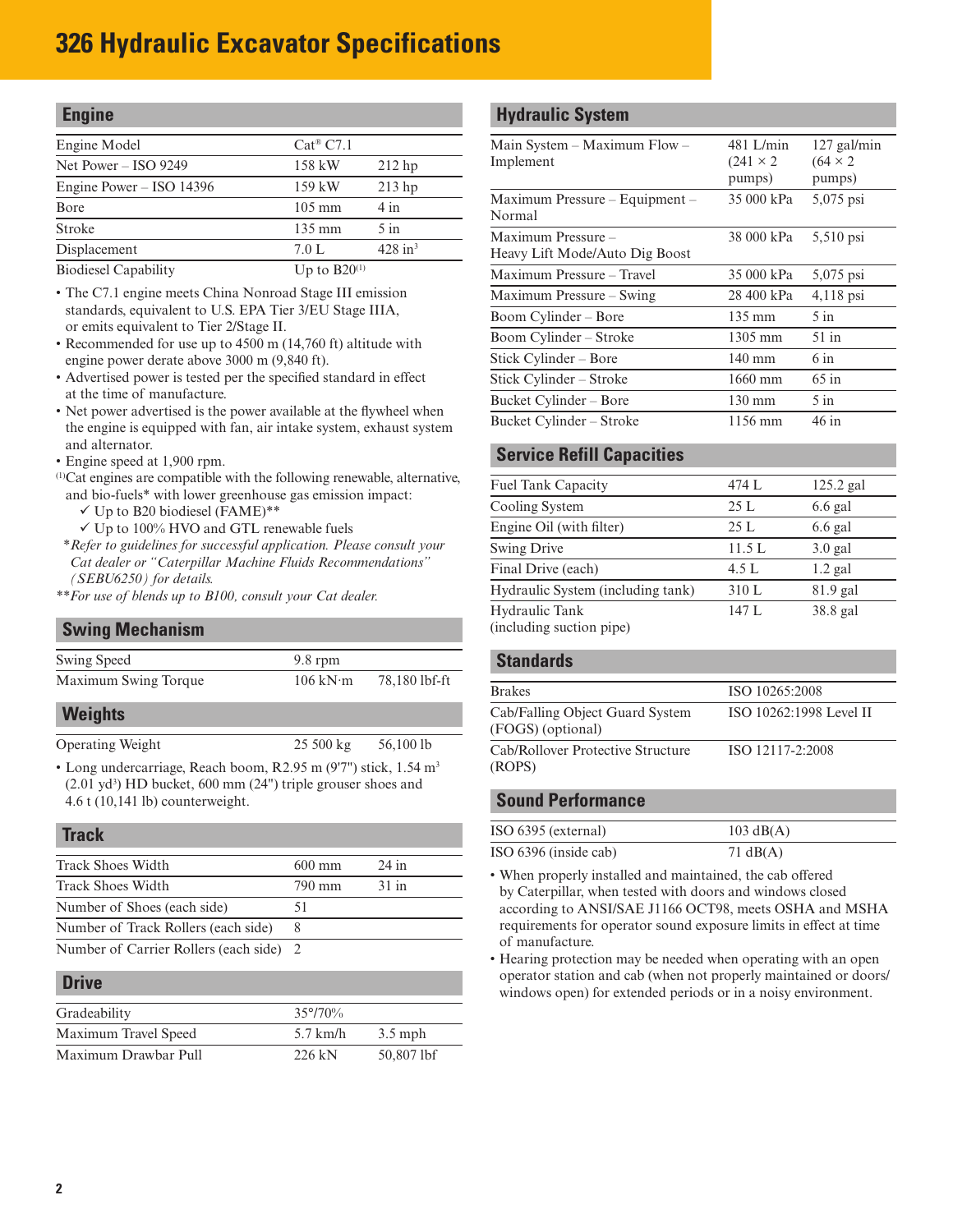# <span id="page-2-0"></span>**Operating Weights and Ground Pressures**

|                                                                                           | $600 \text{ mm} (24")$<br><b>Triple Grouser Shoes</b> |                           | 790 mm (31")<br><b>Triple Grouser Shoes</b> |                           |
|-------------------------------------------------------------------------------------------|-------------------------------------------------------|---------------------------|---------------------------------------------|---------------------------|
|                                                                                           | Weight                                                | Ground<br><b>Pressure</b> | <b>Weight</b>                               | Ground<br><b>Pressure</b> |
| 4.6 t (10,140 lb) Counterweight + Long Undercarriage Base Machine                         | kg (lb)                                               | kPa (psi)                 | ka (lb)                                     | kPa (psi)                 |
| Reach Boom + R2.95CB (9'8") Stick + 1.54 m <sup>3</sup> (2.01 yd <sup>3</sup> ) HD Bucket | 25 500<br>(56,100)                                    | 51<br>(7.3)               | 26 100<br>(57,600)                          | 39<br>(5.7)               |

All operating weights include a 90% fuel tank with 75 kg (165 lb) operator.

# **Major Component Weights**

|                                                                                                                                                                                                                                                                    | kg     | $\mathbf{I}$ |
|--------------------------------------------------------------------------------------------------------------------------------------------------------------------------------------------------------------------------------------------------------------------|--------|--------------|
| Base Machine Weight (with 4.6 t [10,140 lb] counterweight, upper frame, long undercarriage with rollers<br>and two boom cylinders - does not include boom, stick, bucket, stick cylinder, bucket cylinders, tracks,<br>90% fuel tank and 75 kg [165 lb] operator). | 16 940 | 37,350       |
| <b>Track Shoes:</b>                                                                                                                                                                                                                                                |        |              |
| 600 mm (24") Width, 12.5 mm (0.49") Thick Triple Grouser Track Shoes                                                                                                                                                                                               | 3330   | 7.340        |
| 790 mm (31") Width, 12.5 mm (0.49") Thick Triple Grouser Track Shoes with Step Extension for ISO 2867                                                                                                                                                              | 4000   | 8,820        |
| Two Boom Cylinders                                                                                                                                                                                                                                                 | 460    | 1.010        |
| Weight of 90% Fuel Tank and 75 kg (165 lb) Operator                                                                                                                                                                                                                | 510    | 1.120        |
| Counterweights:                                                                                                                                                                                                                                                    |        |              |
| $4.6$ t (10,140 lb) Counterweight                                                                                                                                                                                                                                  | 4600   | 10,140       |
| Undercarriage:                                                                                                                                                                                                                                                     |        |              |
| Long Undercarriage                                                                                                                                                                                                                                                 | 5020   | 11,070       |
| Boom (including lines, pins, stick cylinder):                                                                                                                                                                                                                      |        |              |
| Reach Boom 5.9 m (19'4")                                                                                                                                                                                                                                           | 2110   | 4,650        |
| Sticks (including lines, pins, bucket cylinder, bucket linkage):                                                                                                                                                                                                   |        |              |
| Reach Stick R2.95CB (9'8")                                                                                                                                                                                                                                         | 1330   | 2,930        |
| Reach Stick R2.5CB (8'2")                                                                                                                                                                                                                                          | 1290   | 2.840        |
| Buckets (without linkage, with tips and side cutters):                                                                                                                                                                                                             |        |              |
| $1.54 \text{ m}^3$ (2.01 yd <sup>3</sup> ) GD CB Linkage                                                                                                                                                                                                           | 1160   | 2,560        |
| $1.33 \text{ m}^3$ (1.74 yd <sup>3</sup> ) HD CB Linkage                                                                                                                                                                                                           | 1160   | 2,560        |
| $1.54 \text{ m}^3$ (2.01 yd <sup>3</sup> ) HD CB Linkage                                                                                                                                                                                                           | 1200   | 2,650        |
| $1.76 \text{ m}^3$ (2.30 yd <sup>3</sup> ) HD CB Linkage                                                                                                                                                                                                           | 1290   | 2,840        |
| Quick Couplers:                                                                                                                                                                                                                                                    |        |              |
| Pin Grabber QC Quick Coupler with Pins                                                                                                                                                                                                                             | 530    | 2,650        |
| Pin Grabber QC Quick Coupler without Pins                                                                                                                                                                                                                          | 500    | 2.430        |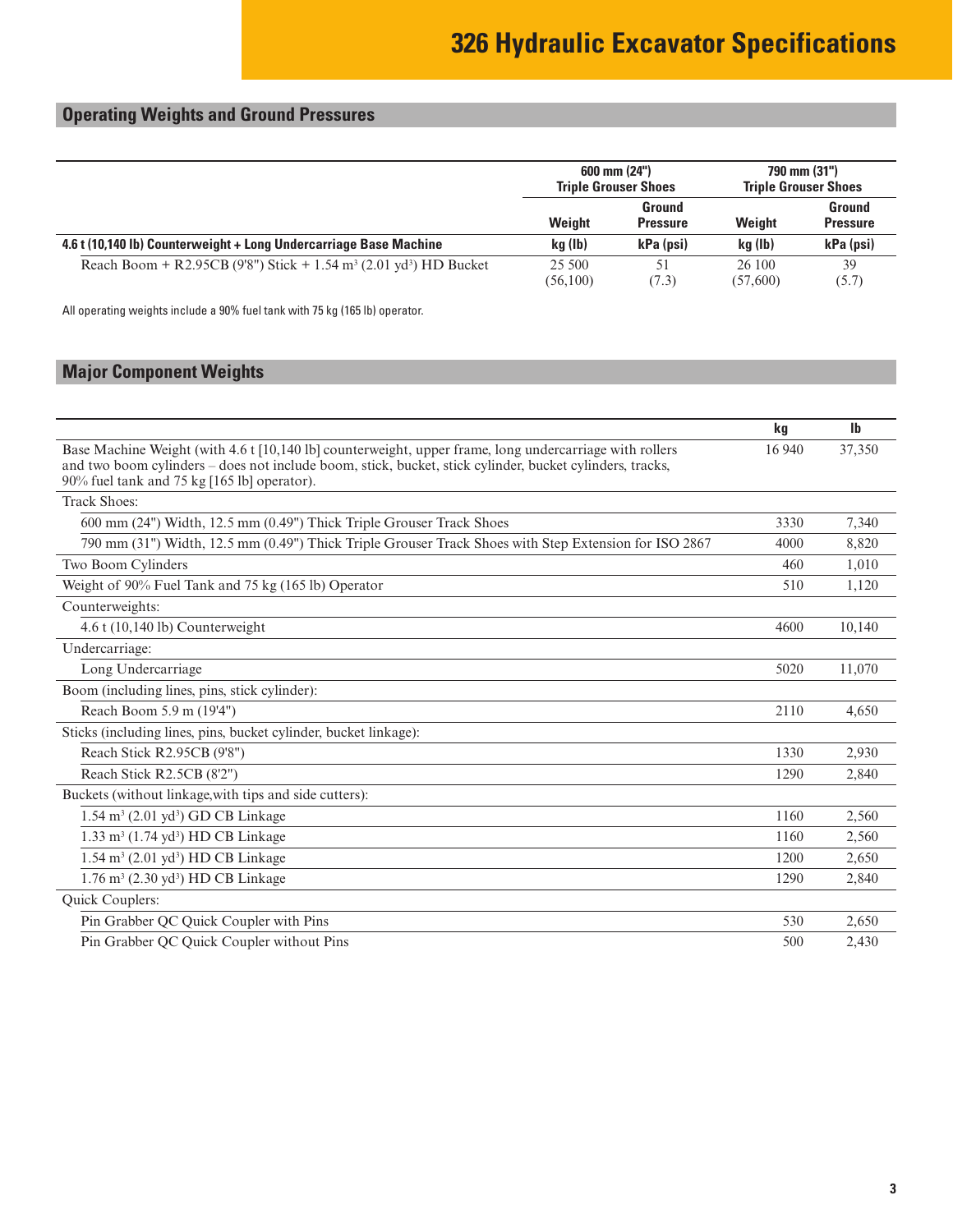# <span id="page-3-0"></span>**Dimensions**

All dimensions are approximate and may vary depending on bucket selection.



| <b>Boom Option</b>                           | <b>Reach Boom</b><br>5.9 m (19'4")   |                        |                                     |                        |
|----------------------------------------------|--------------------------------------|------------------------|-------------------------------------|------------------------|
| <b>Stick Options</b>                         | <b>Reach Stick</b><br>R2.95CB (9'8") |                        | <b>Reach Stick</b><br>R2.5CB (8'2") |                        |
| 1 Machine Height:                            |                                      |                        |                                     |                        |
| Cab Height                                   | 3000 mm                              | 9'10"                  | 3000 mm                             | 9'10"                  |
| FOGS Height                                  | 3140 mm                              | 10'4"                  | 3140 mm                             | 10'4"                  |
| Handrails Height                             | 3000 mm                              | 9'10"                  | 3000 mm                             | 9'10"                  |
| With Boom/Stick/Bucket Installed             | 3250 mm                              | 10'8"                  | 3430 mm                             | 11'3''                 |
| With Boom/Stick Installed                    | 3120 mm                              | 10'3''                 | 3200 mm                             | 10'6''                 |
| With Boom Installed                          | 3000 mm                              | 9'10"                  | 3000 mm                             | 9'10"                  |
| 2 Machine Length:                            |                                      |                        |                                     |                        |
| With Boom/Stick/Bucket Installed             | $10060$ mm                           | 33'0"                  | 10 090 mm                           | 33'1"                  |
| With Boom/Stick Installed                    | $10040$ mm                           | 32'11"                 | 10 090 mm                           | 33'1"                  |
| With Boom Installed                          | 8720 mm                              | 28'7"                  | 8720 mm                             | 28'7"                  |
| 3 Upperframe Width                           | 2940 mm                              | 9'8''                  | 2940 mm                             | 9'8''                  |
| 4 Tail Swing Radius                          | 3000 mm                              | 9'10"                  | 3000 mm                             | 9'10"                  |
| <b>5</b> Counterweight Clearance             | 1060 mm                              | 3'6''                  | 1060 mm                             | 3'6''                  |
| <b>6</b> Ground Clearance                    | 440 mm                               | 1'5''                  | 440 mm                              | 1'5''                  |
| 7 Track Length - Length to Center of Rollers | 3830 mm                              | 12'7"                  | 3830 mm                             | 12'7''                 |
| 8 Crawler Overall Length                     | 4640 mm                              | 15'3''                 | 4640 mm                             | 15'3''                 |
| 9 Track Gauge                                | 2590 mm                              | 8'6''                  | 2590 mm                             | 8'6''                  |
| 10 Undercarriage Width:                      |                                      |                        |                                     |                        |
| With 600 mm (24") Shoes                      | 3190 mm                              | 10'6''                 | 3190 mm                             | 10'6''                 |
| With 790 mm (31") Shoes with Steps           | 3380 mm                              | 11'1''                 | 3380 mm                             | 11'1"                  |
| <b>Bucket Type</b>                           |                                      | HD                     |                                     | HD                     |
| <b>Bucket Capacity</b>                       | $1.54 \text{ m}^3$                   | $2.01$ yd <sup>3</sup> | $1.54 \text{ m}^3$                  | $2.01$ yd <sup>3</sup> |
| <b>Bucket Tip Radius</b>                     | 1660 mm                              | 5'5''                  | 1660 mm                             | 5'5''                  |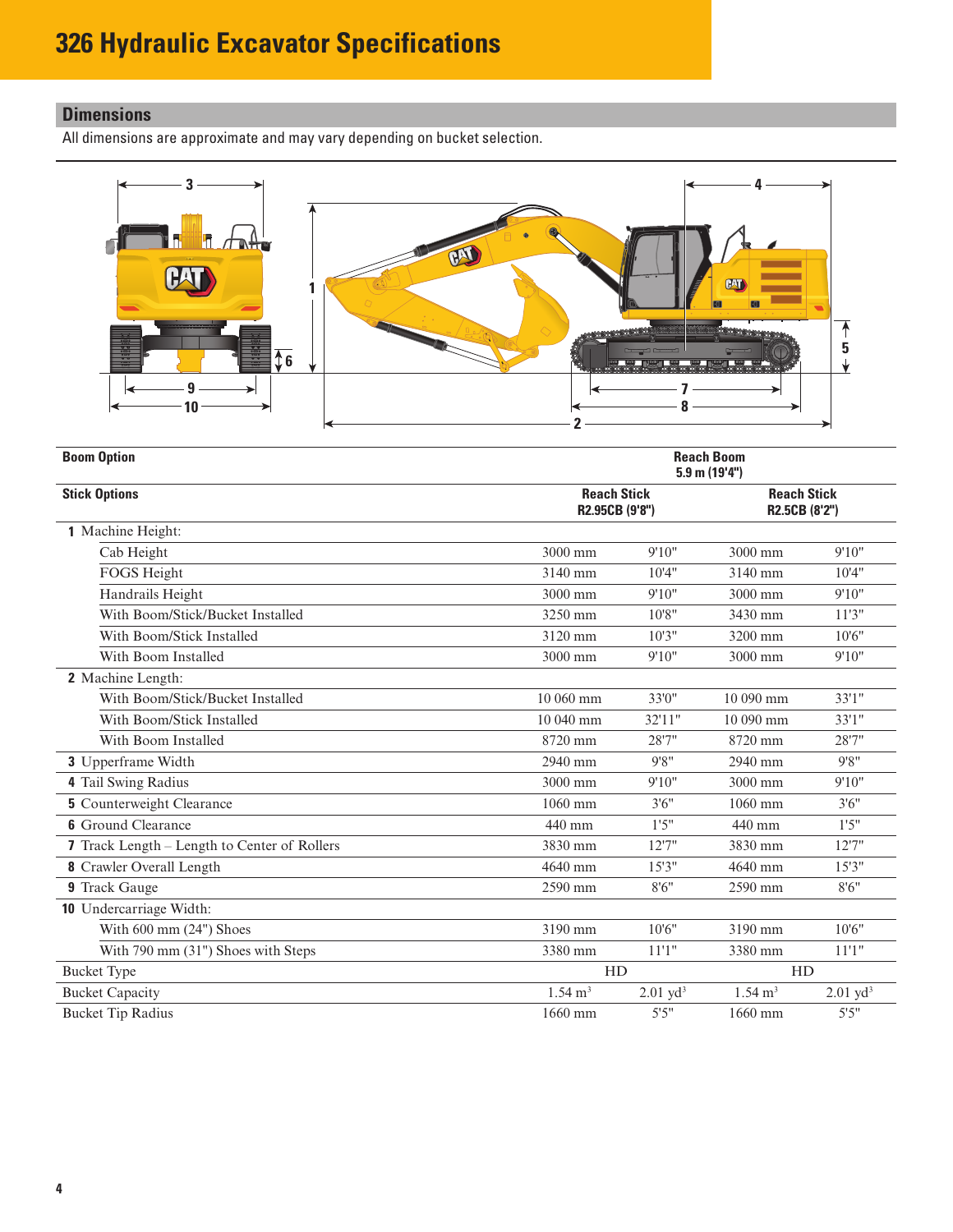# <span id="page-4-0"></span>**Working Ranges and Forces**

All dimensions are approximate and may vary depending on bucket selection.



| <b>Boom Option</b>                                         | <b>Reach Boom</b><br>$5.9$ m $(19'4'')$ |                        |                                     |                        |  |  |  |  |
|------------------------------------------------------------|-----------------------------------------|------------------------|-------------------------------------|------------------------|--|--|--|--|
| <b>Stick Options</b>                                       | R2.95CB (9'8")                          | <b>Reach Stick</b>     | <b>Reach Stick</b><br>R2.5CB (8'2") |                        |  |  |  |  |
| 1 Maximum Digging Depth                                    | 6820 mm                                 | 22'5''                 | 6370 mm                             | 20'11"                 |  |  |  |  |
| <b>2</b> Maximum Reach at Ground Line                      | 10 120 mm                               | 33'2"                  | 9700 mm                             | 31'10"                 |  |  |  |  |
| <b>3</b> Maximum Cutting Height                            | 9640 mm                                 | 31'8"                  | 9450 mm                             | 31'0"                  |  |  |  |  |
| 4 Maximum Loading Height                                   | 6620 mm                                 | 21'9"                  | 6420 mm                             | 21'1''                 |  |  |  |  |
| <b>5</b> Minimum Loading Height                            | 2390 mm                                 | 7'10''                 | 2850 mm                             | 9'4"                   |  |  |  |  |
| <b>6</b> Maximum Depth Cut for 2440 mm (8'0") Level Bottom | 6650 mm                                 | 21'10"                 | 6170 mm                             | 20'3''                 |  |  |  |  |
| <b>7</b> Maximum Vertical Wall Digging Depth               | 5110 mm                                 | 16'9''                 | 4690 mm                             | 15'5''                 |  |  |  |  |
| Bucket Digging Force (ISO)*                                | $166$ kN                                | 37,320 lbf             | 166 kN                              | 37,320 lbf             |  |  |  |  |
| Stick Digging Force (ISO)*                                 | 121 kN                                  | 27,200 lbf             | 141 kN                              | 31,700 lbf             |  |  |  |  |
| <b>Bucket Type</b>                                         |                                         | <b>HD</b>              |                                     | <b>HD</b>              |  |  |  |  |
| <b>Bucket Capacity</b>                                     | $1.54 \text{ m}^3$                      | $2.01$ yd <sup>3</sup> | $1.54 \text{ m}^3$                  | $2.01$ yd <sup>3</sup> |  |  |  |  |
| <b>Bucket Tip Radius</b>                                   | 1660 mm                                 | 5'5''                  | 1660 mm                             | 5'5''                  |  |  |  |  |

\*8.5% Auto Dig Boost pressure not included.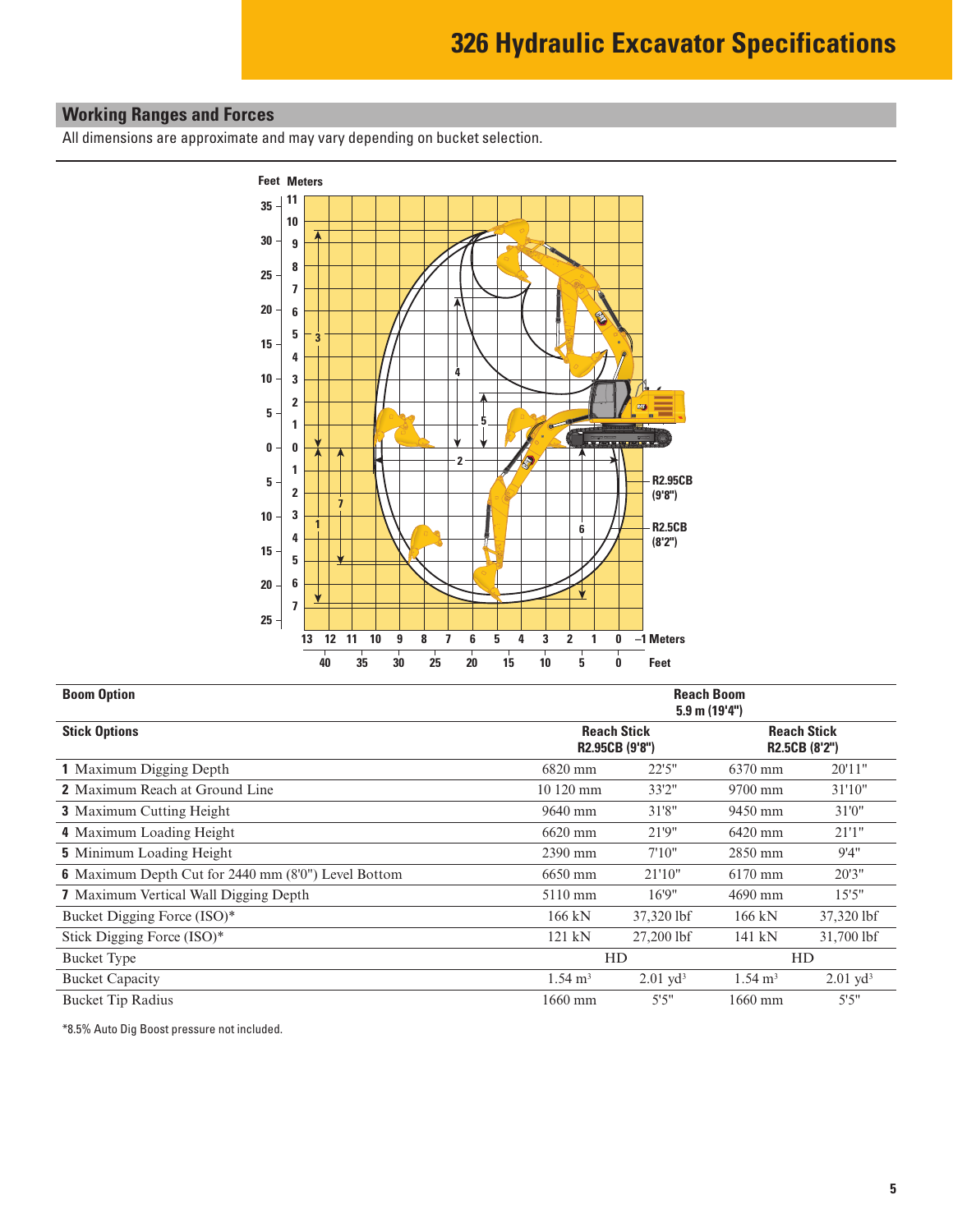## <span id="page-5-0"></span>**Reach Boom Lift Capacities – Counterweight: 4.6 t (10,140 lb) – without Bucket, Heavy Lift: On**

| 2.95 (9'8") .<br>$5.9$ m $(19'4")$<br><b>R2.95CB1</b> |                                 |                      |                      |                    |                                  | 2590 mm (8'6")     | 790 mm (31") Triple Grouser Track Shoes |                |                | 3830 mm (12'7")<br>4640 mm (15'3") |                  |             |  |
|-------------------------------------------------------|---------------------------------|----------------------|----------------------|--------------------|----------------------------------|--------------------|-----------------------------------------|----------------|----------------|------------------------------------|------------------|-------------|--|
|                                                       |                                 | 3000 mm/120 in       |                      |                    | 4500 mm/180 in<br>6000 mm/240 in |                    |                                         | 7500 mm/300 in |                |                                    |                  |             |  |
|                                                       |                                 | 判                    | Þ                    | 艸                  | ď                                | ₩                  | ď                                       | 畃              | ď              | 軜                                  | 事                | mm<br>in    |  |
| 7500 mm<br>300 in                                     | kg<br>$\mathsf{I}^{\mathsf{b}}$ |                      |                      |                    |                                  | $*7100$<br>*14,650 | *7100<br>*14,650                        |                |                | *5900<br>*13,050                   | *5900<br>*13,050 | 6430<br>250 |  |
| 6000 mm<br>240 in                                     | kg<br>$\mathsf{I}^{\mathsf{b}}$ |                      |                      |                    |                                  | $*7250$<br>*15,850 | 7200<br>15,450                          | *5650          | 5000           | *5600<br>*12,300                   | 5000<br>11,100   | 7510<br>300 |  |
| 4500 mm<br>180 in                                     | kg<br>$\mathsf{I}^{\mathsf{b}}$ |                      |                      | *9450<br>*20,350   | $*9450$<br>*20,350               | *8100<br>*17.550   | 6950<br>15,000                          | 7350<br>15,750 | 4950<br>10,600 | *5600<br>*12,300                   | 4300<br>9,500    | 8180<br>330 |  |
| 3000 mm<br>120 in                                     | kg<br>Ib                        |                      |                      | *12 100<br>*26,050 | 10200<br>21,950                  | $*9300$<br>*20,150 | 6650<br>14,350                          | 7200<br>15,450 | 4800<br>10,300 | *5800<br>*12,700                   | 3950<br>8,700    | 8540<br>340 |  |
| 1500 mm<br>60 in                                      | kg<br>$\mathsf{I}^{\mathsf{b}}$ |                      |                      | *14 450<br>*31,150 | 9600<br>20,650                   | 9850<br>21,150     | 6350<br>13,700                          | 7050<br>15,100 | 4650<br>10,000 | 5750<br>12,600                     | 3800<br>8,400    | 8610<br>340 |  |
| 0 <sub>mm</sub><br>0 <sub>in</sub>                    | kg<br>I <sub>b</sub>            |                      |                      | 15 3 50<br>32,900  | 9250<br>19,950                   | 9600<br>20,650     | 6150<br>13,250                          | 6900<br>14,850 | 4550<br>9,750  | 5850<br>12,900                     | 3900<br>8,500    | 8420<br>340 |  |
| $-1500$ mm<br>$-60$ in                                | kg<br>$\mathsf{I}^{\mathsf{b}}$ | *11 350<br>$*25,750$ | *11 350<br>$*25,750$ | 15 250<br>32,700   | 9200<br>19,750                   | 9500<br>20,450     | 6100<br>13,100                          | 6850<br>14,750 | 4500<br>9,700  | 6350<br>13,950                     | 4200<br>9,200    | 7940<br>320 |  |
| $-3000$ mm<br>$-120$ in                               | kg<br>I <sub>b</sub>            | *18550<br>*42,250    | 18 450<br>39,450     | *14 350<br>*31,050 | 9250<br>19,900                   | 9550<br>20,550     | 6100<br>13,150                          |                |                | 7450<br>16,550                     | 4900<br>10,800   | 7120<br>280 |  |
| $-4500$ mm<br>$-180$ in                               | kg<br>$\mathbf{I}$              | *16 000<br>*34,300   | *16 000<br>*34,300   | *11 750<br>*25,100 | 9500<br>20,400                   |                    |                                         |                |                | *8750<br>*19,250                   | 6650<br>14,900   | 5790<br>230 |  |

### **Reach Boom Lift Capacities – Counterweight: 4.6 t (10,140 lb) – without Bucket, Heavy Lift: On**

| 2.95(9'8")<br>5.9 m (19'4")<br>600 mm (24") Triple Grouser Track Shoes<br>→<br><b>R2.95CB1</b><br>2590 mm (8'6") |                                 |                    |                    |                                                    |                  |                    |                  |                | 3830 mm (12'7")<br>4640 mm (15'3") |                  |                  |             |
|------------------------------------------------------------------------------------------------------------------|---------------------------------|--------------------|--------------------|----------------------------------------------------|------------------|--------------------|------------------|----------------|------------------------------------|------------------|------------------|-------------|
|                                                                                                                  |                                 |                    | 3000 mm/120 in     | 4500 mm/180 in<br>6000 mm/240 in<br>7500 mm/300 in |                  |                    |                  |                |                                    |                  |                  |             |
|                                                                                                                  |                                 | կ≬<br>∤            | ¢P                 | ₩                                                  | Œ                | ╟╝                 | Œ                | $\mathbb{F}_1$ | Þ                                  | 軜                | Œ                | mm<br>in    |
| 7500 mm<br>300 in                                                                                                | kg<br>$\mathsf{I}\mathsf{b}$    |                    |                    |                                                    |                  | $*7100$<br>*14,650 | *7100<br>*14,650 |                |                                    | *5900<br>*13,050 | *5900<br>*13,050 | 6430<br>250 |
| 6000 mm<br>240 in                                                                                                | kg<br>$\mathsf{I}\mathsf{b}$    |                    |                    |                                                    |                  | $*7250$<br>*15,850 | 7050<br>15,100   | *5650          | 4900                               | *5600<br>*12,300 | 4900<br>10,850   | 7510<br>300 |
| 4500 mm<br>180 in                                                                                                | kg<br>I <sub>b</sub>            |                    |                    | *9450<br>*20,350                                   | *9450<br>*20,350 | *8100<br>*17,550   | 6800<br>14,650   | 7150<br>15,400 | 4850<br>10,350                     | *5600<br>*12,300 | 4200<br>9,250    | 8180<br>330 |
| 3000 mm<br>120 in                                                                                                | kg<br>I <sub>b</sub>            |                    |                    | *12 100<br>*26,050                                 | 9950<br>21,500   | *9300<br>*20,150   | 6500<br>14,050   | 7000<br>15,100 | 4700<br>10,050                     | 5750<br>12,650   | 3850<br>8,450    | 8540<br>340 |
| 1500 mm<br>60 in                                                                                                 | kg<br>I <sub>b</sub>            |                    |                    | *14 450<br>*31,150                                 | 9350<br>20,150   | 9600<br>20,650     | 6200<br>13,400   | 6850<br>14,750 | 4550<br>9,750                      | 5600<br>12,300   | 3700<br>8,150    | 8610<br>340 |
| 0 <sub>mm</sub><br>0 <sub>in</sub>                                                                               | kg<br>Ib                        |                    |                    | 15 000<br>32,100                                   | 9050<br>19,450   | 9400<br>20,150     | 6000<br>12,950   | 6750<br>14,500 | 4450<br>9,500                      | 5700<br>12,550   | 3800<br>8,300    | 8420<br>340 |
| $-1500$ mm<br>$-60$ in                                                                                           | kg<br>Ib                        | *11 350<br>*25,750 | *11 350<br>*25,750 | 14 900<br>31,900                                   | 8950<br>19,250   | 9300<br>19,950     | 5950<br>12,750   | 6700<br>14,400 | 4400<br>9,450                      | 6200<br>13,600   | 4050<br>8,950    | 7940<br>320 |
| $-3000$ mm<br>$-120$ in                                                                                          | kg<br>lb                        | *18550<br>*42.250  | 18 050<br>38,550   | *14 350<br>*31,050                                 | 9050<br>19,400   | 9300<br>20,050     | 5950<br>12,850   |                |                                    | 7300<br>16,150   | 4750<br>10,550   | 7120<br>280 |
| $-4500$ mm<br>$-180$ in                                                                                          | kg<br>$\mathsf{I}^{\mathsf{b}}$ | *16 000<br>*34,300 | *16 000<br>*34.300 | *11750<br>*25,100                                  | 9250<br>19,950   |                    |                  |                |                                    | *8750<br>*19,250 | 6450<br>14,550   | 5790<br>230 |
| $\star$<br>ISO 10567                                                                                             |                                 |                    |                    |                                                    |                  |                    |                  |                |                                    |                  |                  |             |

\* Indicates that the load is limited by hydraulic lifting capacity rather than tipping load. The above loads are in compliance with hydraulic excavator lift capacity standard ISO 10567:2007. They do not exceed 87% of hydraulic lifting capacity or 75% of tipping load. Weight of all lifting accessories must be deducted from the above lifting capacities. Lifting capacities are based on the machine standing on a firm, uniform supporting surface. The use of a work tool attachment point to handle/lift objects, could affect the machine lift performance.

Lift capacity stays with ±5% for all available track shoes.

Always refer to the appropriate Operation and Maintenance Manual for specific product information.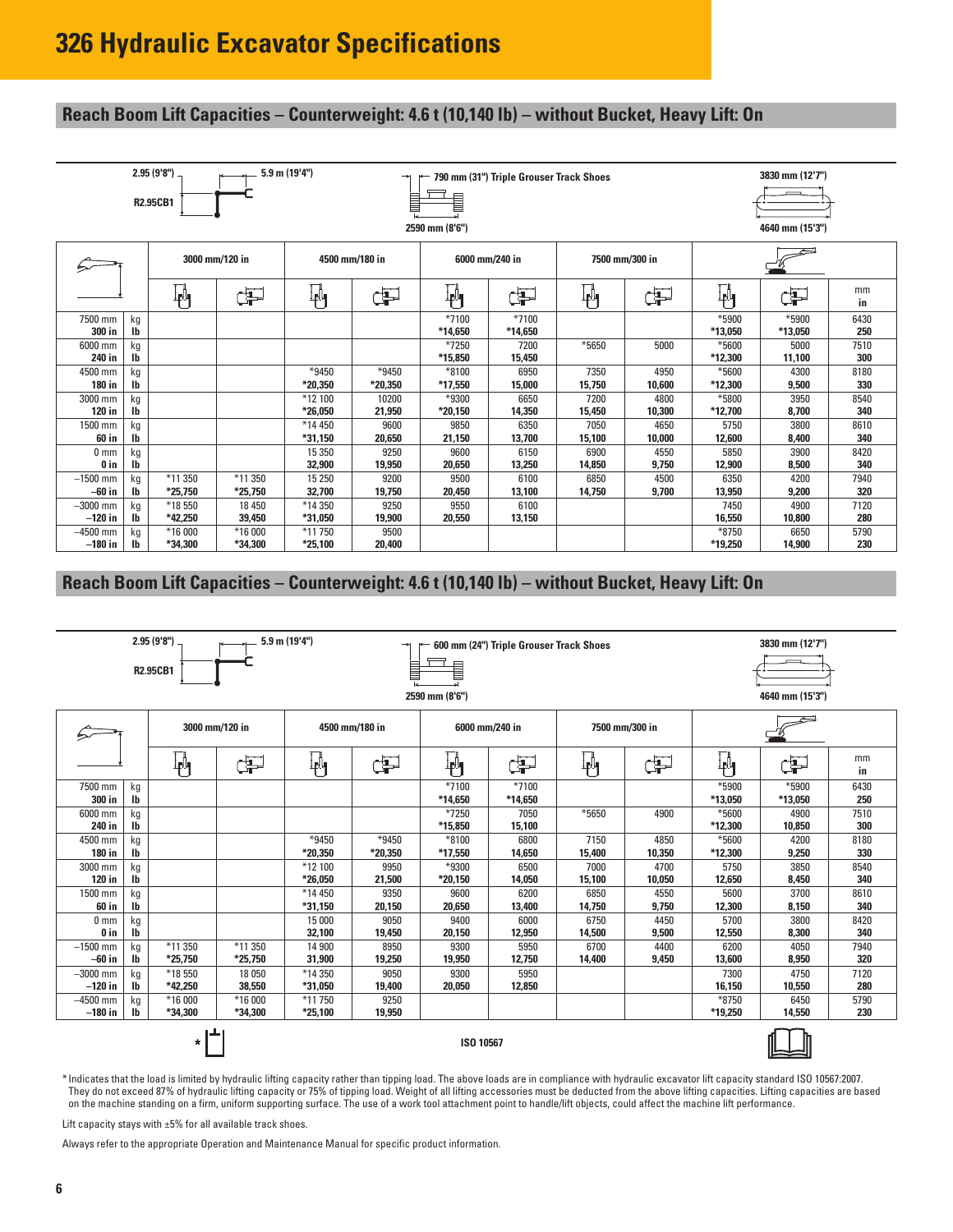# **Reach Boom Lift Capacities – Counterweight: 4.6 t (10,140 lb) – without Bucket, Heavy Lift: On**

| $2.5(8'2")$ –<br>$5.9$ m $(19'4'')$<br><b>R2.5CB1</b> |                                 |           |                |                    | 790 mm (31") Triple Grouser Track Shoes<br>▤<br>B<br>2590 mm (8'6") |           |        |                |                | 3830 mm (12'7")<br>4640 mm (15'3") |                |             |
|-------------------------------------------------------|---------------------------------|-----------|----------------|--------------------|---------------------------------------------------------------------|-----------|--------|----------------|----------------|------------------------------------|----------------|-------------|
|                                                       |                                 |           | 3000 mm/120 in |                    | 4500 mm/180 in<br>6000 mm/240 in                                    |           |        |                | 7500 mm/300 in |                                    |                |             |
|                                                       |                                 | Ψ         | 臣              | 判                  | ď                                                                   | կ≬<br>4   | Œ      | $\mathbb{F}_1$ | ď              | $\mathbb{P}_1$                     | Þ              | mm<br>in    |
| 7500 mm<br>300 in                                     | kg<br>$\mathsf{I}^{\mathsf{b}}$ |           |                |                    |                                                                     |           |        |                |                | *7950<br>*17,550                   | 7400<br>16,850 | 5860<br>230 |
| 6000 mm                                               | kg                              |           |                |                    |                                                                     | *7850     | 7100   |                |                | *7600                              | 5500           | 7040        |
| 240 in                                                | $\mathsf{I}\mathsf{b}$          |           |                |                    |                                                                     | $*17,150$ | 15,250 |                |                | *16,750                            | 12,250         | 280         |
| 4500 mm                                               | kg                              |           |                | *10 300            | *10 300                                                             | $*8600$   | 6900   | 7300           | 4900           | 6900                               | 4650           | 7750        |
| 180 in                                                | $\mathsf{I}^{\mathsf{b}}$       |           |                | *22,200            | *22,200                                                             | *18,700   | 14,850 | 15,650         | 10,500         | 15,300                             | 10,250         | 310         |
| 3000 mm                                               | kg                              |           |                | *12 950            | 10 000                                                              | $*9750$   | 6600   | 7150           | 4750           | 6350                               | 4250           | 8130        |
| 120 in                                                | $\mathsf{I}^{\mathsf{b}}$       |           |                | *27,850            | 21,600                                                              | *21,150   | 14,200 | 15,400         | 10,250         | 13,950                             | 9,350          | 320         |
| 1500 mm                                               | kg                              |           |                | *15 000            | 9500                                                                | 9800      | 6350   | 7000           | 4650           | 6150                               | 4100           | 8210        |
| 60 in                                                 | I <sub>b</sub>                  |           |                | *32,350            | 20,400                                                              | 21,050    | 13,650 | 15,100         | 10,000         | 13,550                             | 9,000          | 330         |
| 0 <sub>mm</sub>                                       | kg                              |           |                | 15 3 50            | 9250                                                                | 9600      | 6150   | 6900           | 4550           | 6300                               | 4200           | 8010        |
| 0 in                                                  | I <sub>b</sub>                  |           |                | 32,850             | 19,900                                                              | 20,650    | 13,250 | 14,900         | 9,800          | 13,900                             | 9,200          | 320         |
| $-1500$ mm                                            | kg                              | *11700    | *11 700        | *15 250            | 9250                                                                | 9550      | 6100   |                |                | 6900                               | 4550           | 7500        |
| $-60$ in                                              | lb                              | $*26,650$ | $*26,650$      |                    | 32,800<br>20,500<br>19,850<br>13,150                                |           |        |                | 15,250         | 10,050                             | 300            |             |
| $-3000$ mm                                            | kg                              | *18500    | *18 500        | *13750             | 6200<br>9350<br>9650                                                |           |        | 8350           | 5450           | 6610                               |                |             |
| $-120$ in                                             | $\mathbf{I}$                    | *40.200   | 39,900         | *29,750            | 20,100                                                              | 20,700    | 13,300 |                |                | 18,550                             | 12,100         | 260         |
| $-4500$ mm<br>$-180$ in                               | kg<br>$\mathbf{I}$              |           |                | *10 450<br>*22,100 | 9650<br>20,750                                                      |           |        |                |                | *8900<br>*19,450                   | 7950<br>17,950 | 5150<br>200 |

### **Reach Boom Lift Capacities – Counterweight: 4.6 t (10,140 lb) – without Bucket, Heavy Lift: On**

| $2.5(8'2")$ .<br>$5.9$ m $(19'4'')$<br>600 mm (24") Triple Grouser Track Shoes<br>⇥<br>▋<br><b>R2.5CB1</b><br>2590 mm (8'6") |                                 |                     |                     |                                                    |                    |                  |                |                | 3830 mm (12'7")<br>4640 mm (15'3") |                           |                |             |
|------------------------------------------------------------------------------------------------------------------------------|---------------------------------|---------------------|---------------------|----------------------------------------------------|--------------------|------------------|----------------|----------------|------------------------------------|---------------------------|----------------|-------------|
|                                                                                                                              |                                 |                     | 3000 mm/120 in      | 4500 mm/180 in<br>7500 mm/300 in<br>6000 mm/240 in |                    |                  |                |                |                                    |                           |                |             |
|                                                                                                                              |                                 | ╟╜                  | 中                   | ╟╝                                                 | ¢P                 | ┆<br>╇╹┓         | Þ              | 吶              | ďP                                 | $\overline{\mathbb{P}}$ l | $\oplus$       | mm<br>in    |
| 7500 mm<br>300 in                                                                                                            | kg<br>lb                        |                     |                     |                                                    |                    |                  |                |                |                                    | *7950<br>*17,550          | 7250<br>16,500 | 5860<br>230 |
| 6000 mm<br>240 in                                                                                                            | kg<br>lb                        |                     |                     |                                                    |                    | *7850<br>*17,150 | 6950<br>14,950 |                |                                    | *7600<br>*16,750          | 5350<br>11,950 | 7040<br>280 |
| 4500 mm<br>180 in                                                                                                            | kg<br>Ib                        |                     |                     | *10 300<br>*22,200                                 | *10 300<br>*22,200 | *8600<br>*18,700 | 6750<br>14,500 | 7100<br>15,250 | 4800<br>10,250                     | 6750<br>14,950            | 4550<br>10,050 | 7750<br>310 |
| 3000 mm<br>120 in                                                                                                            | kg<br>$\mathbf{I}$              |                     |                     | *12 950<br>*27,850                                 | 9800<br>21,100     | *9750<br>*21,150 | 6450<br>13,900 | 7000<br>15,000 | 4650<br>10,000                     | 6200<br>13,600            | 4150<br>9,100  | 8130<br>320 |
| 1500 mm<br>60 in                                                                                                             | kg<br>Ib                        |                     |                     | *15 000<br>*32,350                                 | 9250<br>19,950     | 9550<br>20,550   | 6200<br>13,300 | 6850<br>14,700 | 4550<br>9,750                      | 6000<br>13,200            | 4000<br>8,750  | 8210<br>330 |
| 0 <sub>mm</sub><br>0 in                                                                                                      | kg<br>lb                        |                     |                     | 14 950<br>32,050                                   | 9050<br>19,400     | 9350<br>20,150   | 6000<br>12,950 | 6750<br>14,500 | 4450<br>9,550                      | 6150<br>13,550            | 4050<br>8,950  | 8010<br>320 |
| $-1500$ mm<br>$-60$ in                                                                                                       | kg<br>Ib                        | $*11700$<br>*26,650 | $*11700$<br>*26,650 | 14 950<br>32,000                                   | 9000<br>19,350     | 9300<br>20,000   | 5950<br>12,800 |                |                                    | 6750<br>14,900            | 4450<br>9,750  | 7500<br>300 |
| $-3000$ mm<br>$-120$ in                                                                                                      | kg<br>lb                        | *18500<br>*40,200   | 18 250<br>38,950    | *13750<br>*29,750                                  | 9100<br>19,600     | 9400<br>20,200   | 6050<br>13,000 |                |                                    | 8150<br>18,100            | 5300<br>11,800 | 6610<br>260 |
| $-4500$ mm<br>$-180$ in                                                                                                      | kg<br>$\mathsf{I}^{\mathsf{b}}$ |                     |                     | *10 450<br>*22,100                                 | 9400<br>20,300     |                  |                |                |                                    | *8900<br>*19,450          | 7750<br>17,550 | 5150<br>200 |
| ISO 10567<br>*                                                                                                               |                                 |                     |                     |                                                    |                    |                  |                |                |                                    |                           |                |             |

\* Indicates that the load is limited by hydraulic lifting capacity rather than tipping load. The above loads are in compliance with hydraulic excavator lift capacity standard ISO 10567:2007. They do not exceed 87% of hydraulic lifting capacity or 75% of tipping load. Weight of all lifting accessories must be deducted from the above lifting capacities. Lifting capacities are based on the machine standing on a firm, uniform supporting surface. The use of a work tool attachment point to handle/lift objects, could affect the machine lift performance.

Lift capacity stays with ±5% for all available track shoes.

Always refer to the appropriate Operation and Maintenance Manual for specific product information.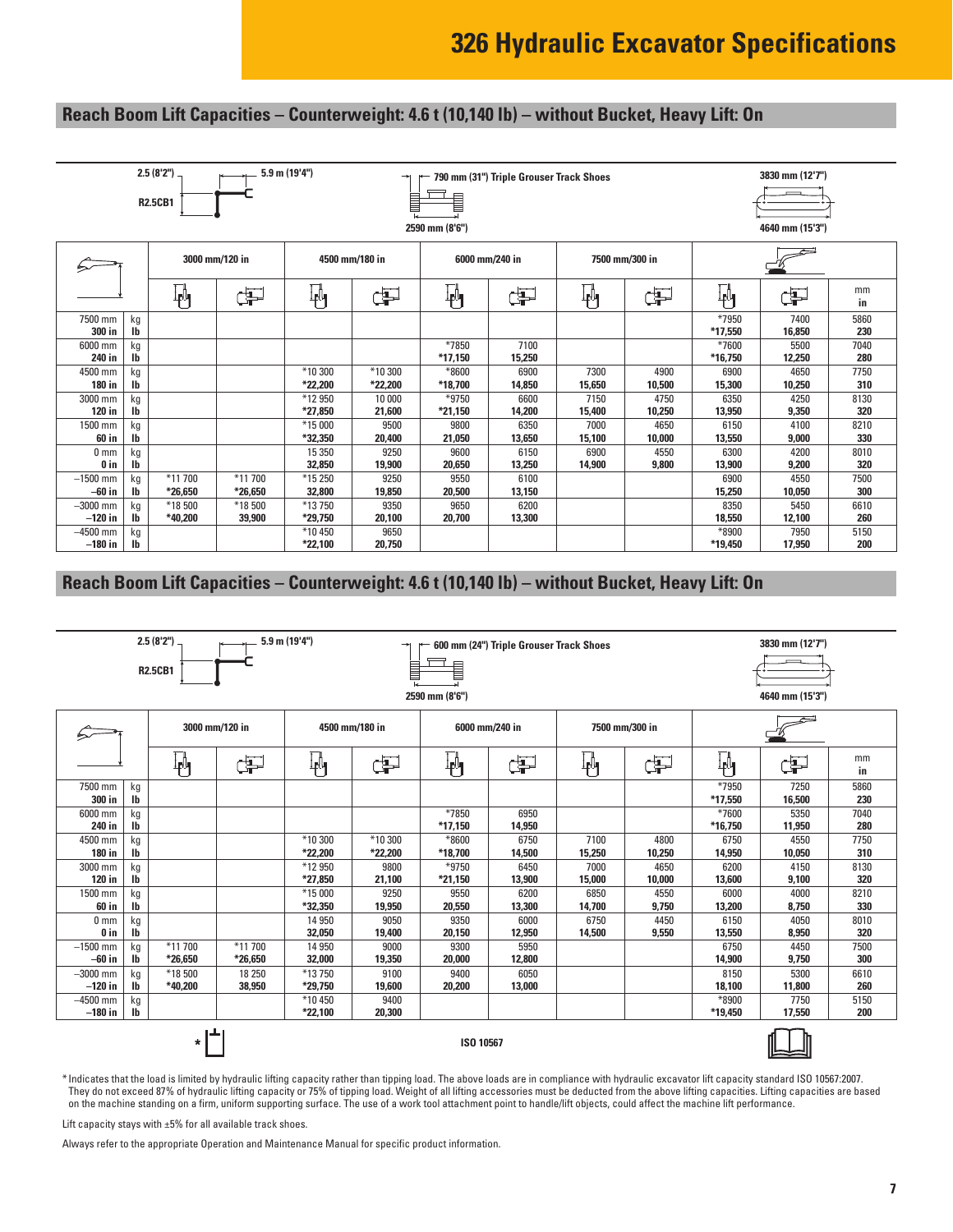# <span id="page-7-0"></span>**Bucket Specifications and Compatibility**

|                                              |         |              |    |                                             |                 |      |               |                | 4.6 t (10,140 lb)<br>Counterweight | 4.6 t (10,140 lb)<br>Counterweight |
|----------------------------------------------|---------|--------------|----|---------------------------------------------|-----------------|------|---------------|----------------|------------------------------------|------------------------------------|
|                                              |         | <b>Width</b> |    |                                             | <b>Capacity</b> |      | Weight        | <b>Fill</b>    | <b>Reach Boom</b>                  | <b>Reach Boom</b>                  |
|                                              | Linkage | mm           | in | m <sup>3</sup>                              | $Vd^3$          | kg   | $\mathsf{lb}$ | $\frac{0}{0}$  | R2.95 (9'8")                       | R2.5 (8'2")                        |
| <b>Pin-On (No Quick Coupler)</b>             |         |              |    |                                             |                 |      |               |                |                                    |                                    |
| <b>General Duty</b>                          | CB      | 600          | 24 | 0.52                                        | 0.68            | 611  | 1,347         | 100            | $\bullet$                          |                                    |
|                                              | CB      | 1000         | 40 | 1.03                                        | 1.35            | 844  | 1,861         | 100            |                                    |                                    |
|                                              | CB      | 1350         | 54 | 1.54                                        | 2.01            | 1018 | 2,245         | 100            | $\odot$                            |                                    |
| <b>Heavy Duty</b>                            | CB      | 1200         | 48 | 1.33                                        | 1.74            | 1091 | 2,405         | 100            |                                    |                                    |
|                                              | CB      | 1350         | 54 | 1.54                                        | 2.02            | 1189 | 2,622         | 100            | $\odot$                            |                                    |
|                                              | CB      | 1500         | 60 | 1.76                                        | 2.30            | 1288 | 2,839         | 100            | $\ominus$                          | $\odot$                            |
|                                              |         |              |    | Maximum load with pin-on (payload + bucket) |                 |      |               | kg             | 3966                               | 4308                               |
|                                              |         |              |    |                                             |                 |      |               | I <sub>b</sub> | 8,744                              | 9,498                              |
| <b>With Cat Pin Grabber Coupler</b>          |         |              |    |                                             |                 |      |               |                |                                    |                                    |
| <b>General Duty</b>                          | CB      | 600          | 24 | 0.52                                        | 0.68            | 611  | 1,347         | 100            | D                                  | $\bullet$                          |
|                                              | CB      | 1000         | 40 | 1.03                                        | 1.35            | 844  | 1,861         | 100            |                                    |                                    |
|                                              | CB      | 1350         | 54 | 1.54                                        | 2.01            | 1018 | 2,245         | 100            | $\ominus$                          | $\odot$                            |
|                                              | CB      | 1500         | 60 | 1.76                                        | 2.30            | 1082 | 2,386         | 100            | $\circ$                            | $\ominus$                          |
|                                              | CB      | 1600         | 63 | 1.86                                        | 2.43            | 1112 | 2,452         | 100            | $\circ$                            | $\ominus$                          |
| <b>Heavy Duty</b>                            | CВ      | 1200         | 48 | 1.33                                        | 1.74            | 1091 | 2,405         | 100            | $\odot$                            | e                                  |
|                                              | CB      | 1350         | 54 | 1.54                                        | 2.02            | 1189 | 2,622         | 100            | $\ominus$                          | $\ominus$                          |
|                                              | CB      | 1500         | 60 | 1.76                                        | 2.30            | 1288 | 2,839         | 100            | $\circ$                            | $\ominus$                          |
| Maximum load with coupler (payload + bucket) |         |              |    |                                             |                 |      |               | kg             | 3440                               | 3782                               |
|                                              |         |              |    |                                             |                 |      |               | I <sub>b</sub> | 7,583                              | 8,337                              |

The above loads are in compliance with hydraulic excavator standard EN474-5:2006 + A3:2013, they do not exceed 87% of hydraulic lifting capacity or 75% of tipping capacity with front linkage fully extended at ground line with bucket curled.

Capacity based on ISO 7451:2007.

Bucket weight with General Duty tips.

Caterpillar recommends using appropriate work tools to maximize the value customers receive from our products. Use of work tools, including buckets, which are outside of Caterpillar's recommendations or specifications for weight, dimensions, flows, pressures, etc. may result in less-thanoptimal performance, including but not limited to reductions in production, stability, reliability, and component durability. Improper use of a work tool resulting in sweeping, prying, twisting and/or catching of heavy loads will reduce the life of the boom and stick.

#### **Maximum Material Density:**

2100 kg/m3 (3,500 lb/yd3 )

- 1800 kg/m3 (3,000 lb/yd3 )
- 1500 kg/m3 (2,500 lb/yd3 )
- 1200 kg/m3 (2,000 lb/yd3 )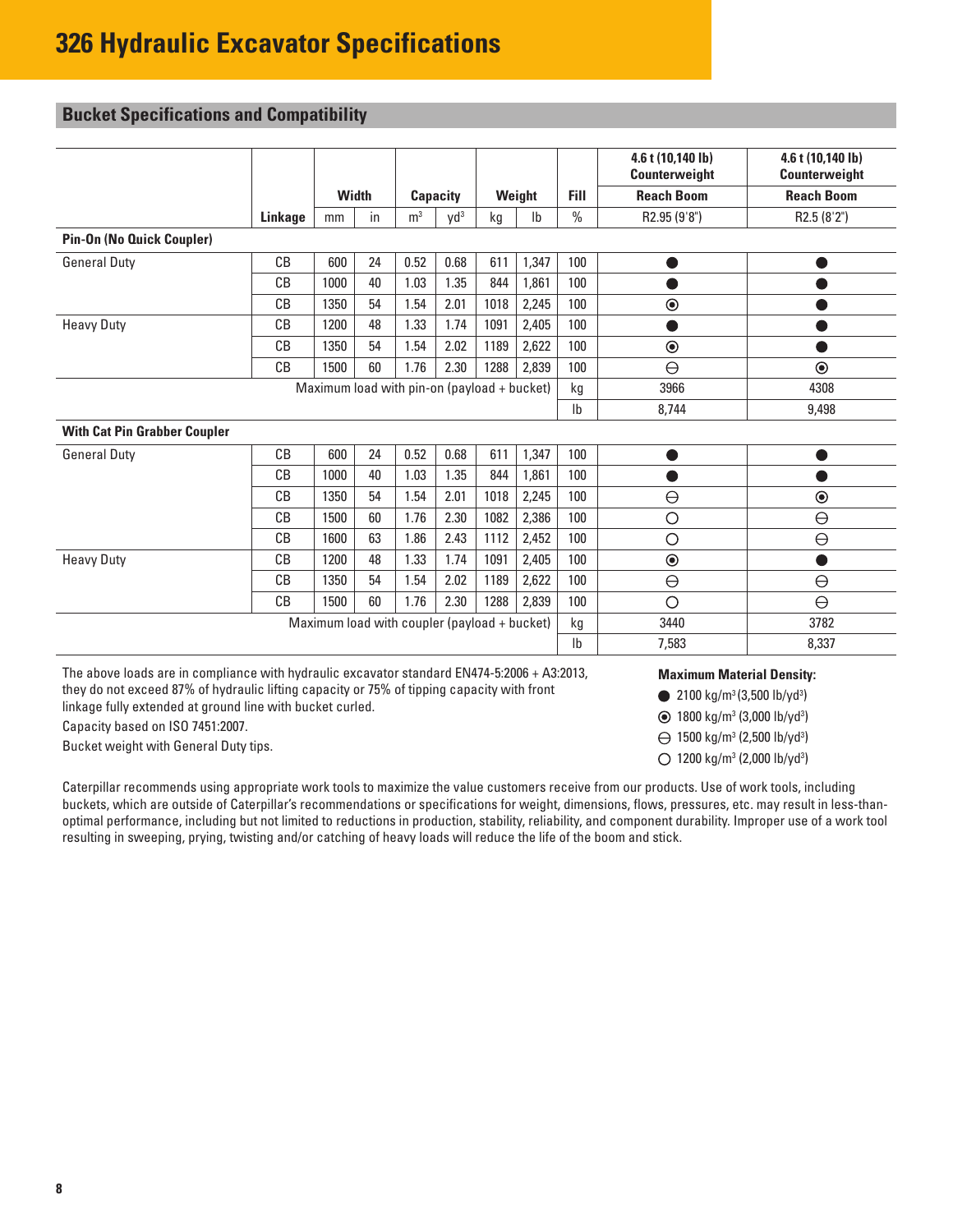# **326 Hydraulic Excavator Specifications**

# <span id="page-8-0"></span>**Attachments Offering Guide**

Not all Attachments are available in all regions. Consult your Cat dealer for configurations available in your region.

 $\checkmark$  Match No Match  $\checkmark$  working range front only No Match  $\checkmark$  No Match

| <b>PIN-ON ATTACHMENTS</b>          |                  |              |                   |
|------------------------------------|------------------|--------------|-------------------|
| Counterweight                      |                  |              | 4.6 t (10,140 lb) |
| <b>Boom Type</b>                   |                  | <b>Reach</b> | <b>Reach</b>      |
| <b>Stick Length</b>                |                  | R2.5 (8'2")  | R2.95 (9'8")      |
| Hydraulic Hammers                  | H120 GC          | $\checkmark$ | ✓                 |
|                                    | <b>H120 GC S</b> | ✓            | ✓                 |
|                                    | H120 S           | ✓            | ✓                 |
|                                    | H130 GC          | $\checkmark$ | ✓                 |
|                                    | H130 GC S        | $\checkmark$ | ✓                 |
|                                    | H130 S           | $\checkmark$ | $\checkmark$      |
|                                    | H140 S           | ✓            | ✓                 |
| Demolition and Sorting Grapples    | G324             | $\checkmark$ | ✓                 |
| Mobile Scrap and Demolition Shears | S3025 Flat Top   | $\checkmark$ | $\checkmark$      |
|                                    | S3035 Flat Top   | $\checkmark$ |                   |
| Compactors (Vibratory Plate)       | <b>CVP110</b>    | $\checkmark$ | ✓                 |
| Mulchers                           | HM4015           | ✓            | ✓                 |
|                                    | HM5515 Standard  | $\checkmark$ | ✓                 |
|                                    |                  |              |                   |

| <b>CAT PIN GRABBER COUPLER ATTACHMENTS</b> |                    |              |                   |
|--------------------------------------------|--------------------|--------------|-------------------|
| Counterweight                              |                    |              | 4.6 t (10,140 lb) |
| <b>Boom Type</b>                           |                    | <b>Reach</b> | <b>Reach</b>      |
| <b>Stick Length</b>                        |                    | R2.5 (8'2")  | R2.95 (9'8")      |
| Hydraulic Hammers                          | H120 GC            | ✓            | $\checkmark$      |
|                                            | <b>H120 GC S</b>   | ✓            | ✓                 |
|                                            | <b>H120 S</b>      | $\checkmark$ | $\checkmark$      |
|                                            | H130 GC            | $\checkmark$ | ✓                 |
|                                            | H130 GC S          | ✓            | ✓                 |
|                                            | H <sub>130</sub> S | ✓            | ✓                 |
|                                            | H140 S             | $\checkmark$ | ✓                 |
| Demolition and Sorting Grapples            | G324               | $\checkmark$ | $\checkmark^*$    |
| Mobile Scrap and Demolition Shears         | S3025 Flat Top     | ✓            | $\checkmark$      |
| Compactors (Vibratory Plate)               | <b>CVP110</b>      |              |                   |
| Mulchers                                   | HM4015             | $\checkmark$ | $\checkmark$      |
|                                            | HM5515 Standard    | ✓            | $\checkmark$      |

# **BOOM-MOUNT ATTACHMENTS**

| Counterweight                      |                | $4.6$ t (10.140 lb) |
|------------------------------------|----------------|---------------------|
| <b>Boom Type</b>                   |                | Reach               |
| Mobile Scrap and Demolition Shears | S3050 Flat Top |                     |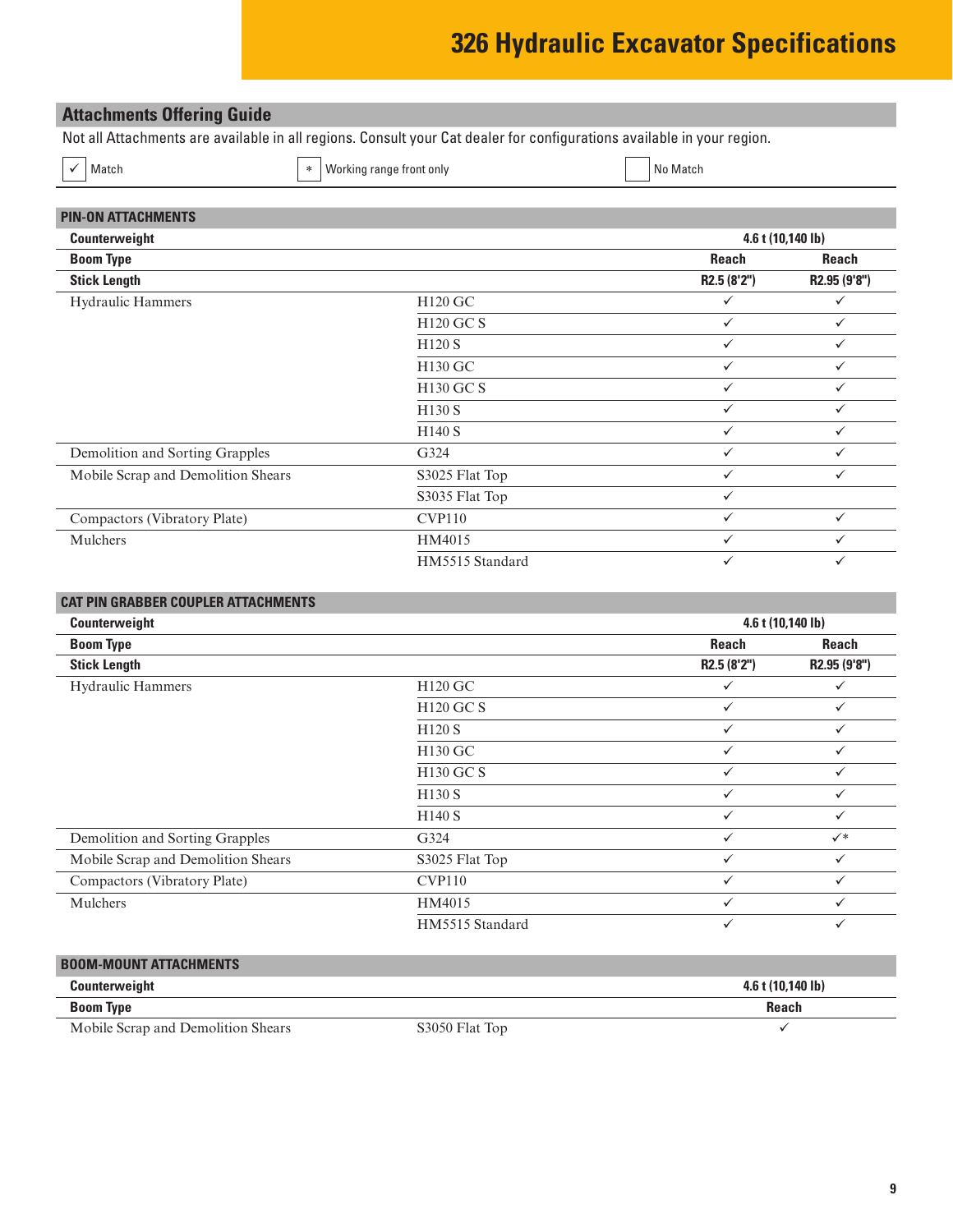# <span id="page-9-0"></span>**Standard and Optional Equipment**

Standard and optional equipment may vary. Consult your Cat dealer for details.

| <b>BOOMS, STICKS AND LINKAGES</b><br><b>CAT TECHNOLOGY</b><br>$\checkmark$<br>Cat Product Link™<br>5.9 m (19'4") Reach boom<br>✓<br>$\checkmark$<br>✓<br>2.95 m (9'8") Reach stick, CB1 linkage<br>Work tool recognition*<br>2.5 m (8'2") Reach stick, CB1 linkage<br>✓<br>Work tool tracking*<br>✓<br>✓<br>Bucket linkage, CB1 type without<br>Laser catcher<br>$\checkmark$<br>lifting eye<br>Cat Grade Connectivity<br>✓<br><b>CAB</b><br>Compatibility with radios and base<br>$\checkmark$<br>ROPS, standard sound suppression<br>stations from Trimble, Topcon, and Leica<br>✓<br>High-resolution 254 mm (10")<br>Capability to install 3D grade systems<br>$\checkmark$<br>LCD touchscreen monitor<br>from Trimble, Topcon, and Leica<br>Automatic bi-level air conditioner<br>$\checkmark$<br>Cat Grade with 2D and offset memory<br>$\checkmark$<br>$\checkmark$<br>Cat Grade with Advanced 2D<br>Shortcut keys for monitor control<br>$\checkmark$<br>Keyless push-to-start engine control<br>$\checkmark$<br>Cat Grade with 3D connectivity<br>$\checkmark$<br>✓<br>Height-adjustable console,<br>Cat Assist:<br>✓<br>infinite with no tool<br>- Grade Assist<br>- Boom Assist<br>Tilt-up left-side console<br>$\checkmark$<br>– Bucket Assist<br>✓<br>Cat stick steer<br>- Swing Assist<br>$\checkmark$<br>Heated seat with air-adjustable<br>– Lift Assist<br>suspension<br>Cat Payload:<br>✓<br>51 mm (2") seat belt<br>$\checkmark$<br>- Static weigh<br>✓<br>- Semiautomatic calibration<br>Bluetooth <sup>®</sup> integrated radio<br>- Payload/cycle information<br>with USB ports<br>- USB reporting capability<br>12V DC outlets $(x2)$<br>$\checkmark$<br>2D E-Fence:<br>✓<br>$\checkmark$<br>Document storage<br>$-$ E-ceiling<br>$\overline{\checkmark}$<br>Cup and bottle holders<br>- E-floor<br>$\checkmark$<br>Openable two-piece front window<br>$-E$ -swing<br>$-$ E-wall<br>$\checkmark$<br>Upper radial wiper with washer<br>- E-cab avoidance<br>$\checkmark$<br>Openable polycarbonate skylight hatch<br>Auto hammer stop<br>$\checkmark$<br>LED dome and lower interior lights<br>$\checkmark$<br>Remote Flash and Troubleshoot<br>✓<br>Roller front sunscreen<br>$\checkmark$<br><b>ELECTRICAL SYSTEM</b><br>✓<br>Roller rear sunscreen<br>Maintenance-free 1,000 CCA batteries<br>✓<br>$\checkmark$<br>Rear window emergency exit<br>Centralized electrical disconnect switch<br>✓<br>$\checkmark$<br>Washable floor mat<br>$\checkmark$<br>Programmable time-delay working lights<br>Beacon ready | <b>Standard</b> | <b>Optional</b> |                                  | <b>Standard</b> | <b>Optional</b> |
|----------------------------------------------------------------------------------------------------------------------------------------------------------------------------------------------------------------------------------------------------------------------------------------------------------------------------------------------------------------------------------------------------------------------------------------------------------------------------------------------------------------------------------------------------------------------------------------------------------------------------------------------------------------------------------------------------------------------------------------------------------------------------------------------------------------------------------------------------------------------------------------------------------------------------------------------------------------------------------------------------------------------------------------------------------------------------------------------------------------------------------------------------------------------------------------------------------------------------------------------------------------------------------------------------------------------------------------------------------------------------------------------------------------------------------------------------------------------------------------------------------------------------------------------------------------------------------------------------------------------------------------------------------------------------------------------------------------------------------------------------------------------------------------------------------------------------------------------------------------------------------------------------------------------------------------------------------------------------------------------------------------------------------------------------------------------------------------------------------------------------------------------------------------------------------------------------------------------------------------------------------------------------------------------------------------------------------------------------------------------------------------------------------------------------------------------------------------------------------------------------------------------------------------|-----------------|-----------------|----------------------------------|-----------------|-----------------|
|                                                                                                                                                                                                                                                                                                                                                                                                                                                                                                                                                                                                                                                                                                                                                                                                                                                                                                                                                                                                                                                                                                                                                                                                                                                                                                                                                                                                                                                                                                                                                                                                                                                                                                                                                                                                                                                                                                                                                                                                                                                                                                                                                                                                                                                                                                                                                                                                                                                                                                                                        |                 |                 |                                  |                 |                 |
|                                                                                                                                                                                                                                                                                                                                                                                                                                                                                                                                                                                                                                                                                                                                                                                                                                                                                                                                                                                                                                                                                                                                                                                                                                                                                                                                                                                                                                                                                                                                                                                                                                                                                                                                                                                                                                                                                                                                                                                                                                                                                                                                                                                                                                                                                                                                                                                                                                                                                                                                        |                 |                 |                                  |                 |                 |
|                                                                                                                                                                                                                                                                                                                                                                                                                                                                                                                                                                                                                                                                                                                                                                                                                                                                                                                                                                                                                                                                                                                                                                                                                                                                                                                                                                                                                                                                                                                                                                                                                                                                                                                                                                                                                                                                                                                                                                                                                                                                                                                                                                                                                                                                                                                                                                                                                                                                                                                                        |                 |                 |                                  |                 |                 |
|                                                                                                                                                                                                                                                                                                                                                                                                                                                                                                                                                                                                                                                                                                                                                                                                                                                                                                                                                                                                                                                                                                                                                                                                                                                                                                                                                                                                                                                                                                                                                                                                                                                                                                                                                                                                                                                                                                                                                                                                                                                                                                                                                                                                                                                                                                                                                                                                                                                                                                                                        |                 |                 |                                  |                 |                 |
|                                                                                                                                                                                                                                                                                                                                                                                                                                                                                                                                                                                                                                                                                                                                                                                                                                                                                                                                                                                                                                                                                                                                                                                                                                                                                                                                                                                                                                                                                                                                                                                                                                                                                                                                                                                                                                                                                                                                                                                                                                                                                                                                                                                                                                                                                                                                                                                                                                                                                                                                        |                 |                 |                                  |                 |                 |
|                                                                                                                                                                                                                                                                                                                                                                                                                                                                                                                                                                                                                                                                                                                                                                                                                                                                                                                                                                                                                                                                                                                                                                                                                                                                                                                                                                                                                                                                                                                                                                                                                                                                                                                                                                                                                                                                                                                                                                                                                                                                                                                                                                                                                                                                                                                                                                                                                                                                                                                                        |                 |                 |                                  |                 |                 |
|                                                                                                                                                                                                                                                                                                                                                                                                                                                                                                                                                                                                                                                                                                                                                                                                                                                                                                                                                                                                                                                                                                                                                                                                                                                                                                                                                                                                                                                                                                                                                                                                                                                                                                                                                                                                                                                                                                                                                                                                                                                                                                                                                                                                                                                                                                                                                                                                                                                                                                                                        |                 |                 |                                  |                 |                 |
|                                                                                                                                                                                                                                                                                                                                                                                                                                                                                                                                                                                                                                                                                                                                                                                                                                                                                                                                                                                                                                                                                                                                                                                                                                                                                                                                                                                                                                                                                                                                                                                                                                                                                                                                                                                                                                                                                                                                                                                                                                                                                                                                                                                                                                                                                                                                                                                                                                                                                                                                        |                 |                 |                                  |                 |                 |
|                                                                                                                                                                                                                                                                                                                                                                                                                                                                                                                                                                                                                                                                                                                                                                                                                                                                                                                                                                                                                                                                                                                                                                                                                                                                                                                                                                                                                                                                                                                                                                                                                                                                                                                                                                                                                                                                                                                                                                                                                                                                                                                                                                                                                                                                                                                                                                                                                                                                                                                                        |                 |                 |                                  |                 |                 |
|                                                                                                                                                                                                                                                                                                                                                                                                                                                                                                                                                                                                                                                                                                                                                                                                                                                                                                                                                                                                                                                                                                                                                                                                                                                                                                                                                                                                                                                                                                                                                                                                                                                                                                                                                                                                                                                                                                                                                                                                                                                                                                                                                                                                                                                                                                                                                                                                                                                                                                                                        |                 |                 |                                  |                 |                 |
|                                                                                                                                                                                                                                                                                                                                                                                                                                                                                                                                                                                                                                                                                                                                                                                                                                                                                                                                                                                                                                                                                                                                                                                                                                                                                                                                                                                                                                                                                                                                                                                                                                                                                                                                                                                                                                                                                                                                                                                                                                                                                                                                                                                                                                                                                                                                                                                                                                                                                                                                        |                 |                 |                                  |                 |                 |
|                                                                                                                                                                                                                                                                                                                                                                                                                                                                                                                                                                                                                                                                                                                                                                                                                                                                                                                                                                                                                                                                                                                                                                                                                                                                                                                                                                                                                                                                                                                                                                                                                                                                                                                                                                                                                                                                                                                                                                                                                                                                                                                                                                                                                                                                                                                                                                                                                                                                                                                                        |                 |                 |                                  |                 |                 |
|                                                                                                                                                                                                                                                                                                                                                                                                                                                                                                                                                                                                                                                                                                                                                                                                                                                                                                                                                                                                                                                                                                                                                                                                                                                                                                                                                                                                                                                                                                                                                                                                                                                                                                                                                                                                                                                                                                                                                                                                                                                                                                                                                                                                                                                                                                                                                                                                                                                                                                                                        |                 |                 |                                  |                 |                 |
|                                                                                                                                                                                                                                                                                                                                                                                                                                                                                                                                                                                                                                                                                                                                                                                                                                                                                                                                                                                                                                                                                                                                                                                                                                                                                                                                                                                                                                                                                                                                                                                                                                                                                                                                                                                                                                                                                                                                                                                                                                                                                                                                                                                                                                                                                                                                                                                                                                                                                                                                        |                 |                 |                                  |                 |                 |
|                                                                                                                                                                                                                                                                                                                                                                                                                                                                                                                                                                                                                                                                                                                                                                                                                                                                                                                                                                                                                                                                                                                                                                                                                                                                                                                                                                                                                                                                                                                                                                                                                                                                                                                                                                                                                                                                                                                                                                                                                                                                                                                                                                                                                                                                                                                                                                                                                                                                                                                                        |                 |                 |                                  |                 |                 |
|                                                                                                                                                                                                                                                                                                                                                                                                                                                                                                                                                                                                                                                                                                                                                                                                                                                                                                                                                                                                                                                                                                                                                                                                                                                                                                                                                                                                                                                                                                                                                                                                                                                                                                                                                                                                                                                                                                                                                                                                                                                                                                                                                                                                                                                                                                                                                                                                                                                                                                                                        |                 |                 |                                  |                 |                 |
|                                                                                                                                                                                                                                                                                                                                                                                                                                                                                                                                                                                                                                                                                                                                                                                                                                                                                                                                                                                                                                                                                                                                                                                                                                                                                                                                                                                                                                                                                                                                                                                                                                                                                                                                                                                                                                                                                                                                                                                                                                                                                                                                                                                                                                                                                                                                                                                                                                                                                                                                        |                 |                 |                                  |                 |                 |
|                                                                                                                                                                                                                                                                                                                                                                                                                                                                                                                                                                                                                                                                                                                                                                                                                                                                                                                                                                                                                                                                                                                                                                                                                                                                                                                                                                                                                                                                                                                                                                                                                                                                                                                                                                                                                                                                                                                                                                                                                                                                                                                                                                                                                                                                                                                                                                                                                                                                                                                                        |                 |                 |                                  |                 |                 |
|                                                                                                                                                                                                                                                                                                                                                                                                                                                                                                                                                                                                                                                                                                                                                                                                                                                                                                                                                                                                                                                                                                                                                                                                                                                                                                                                                                                                                                                                                                                                                                                                                                                                                                                                                                                                                                                                                                                                                                                                                                                                                                                                                                                                                                                                                                                                                                                                                                                                                                                                        |                 |                 |                                  |                 |                 |
|                                                                                                                                                                                                                                                                                                                                                                                                                                                                                                                                                                                                                                                                                                                                                                                                                                                                                                                                                                                                                                                                                                                                                                                                                                                                                                                                                                                                                                                                                                                                                                                                                                                                                                                                                                                                                                                                                                                                                                                                                                                                                                                                                                                                                                                                                                                                                                                                                                                                                                                                        |                 |                 |                                  |                 |                 |
|                                                                                                                                                                                                                                                                                                                                                                                                                                                                                                                                                                                                                                                                                                                                                                                                                                                                                                                                                                                                                                                                                                                                                                                                                                                                                                                                                                                                                                                                                                                                                                                                                                                                                                                                                                                                                                                                                                                                                                                                                                                                                                                                                                                                                                                                                                                                                                                                                                                                                                                                        |                 |                 |                                  |                 |                 |
|                                                                                                                                                                                                                                                                                                                                                                                                                                                                                                                                                                                                                                                                                                                                                                                                                                                                                                                                                                                                                                                                                                                                                                                                                                                                                                                                                                                                                                                                                                                                                                                                                                                                                                                                                                                                                                                                                                                                                                                                                                                                                                                                                                                                                                                                                                                                                                                                                                                                                                                                        |                 |                 |                                  |                 |                 |
|                                                                                                                                                                                                                                                                                                                                                                                                                                                                                                                                                                                                                                                                                                                                                                                                                                                                                                                                                                                                                                                                                                                                                                                                                                                                                                                                                                                                                                                                                                                                                                                                                                                                                                                                                                                                                                                                                                                                                                                                                                                                                                                                                                                                                                                                                                                                                                                                                                                                                                                                        |                 |                 |                                  |                 |                 |
|                                                                                                                                                                                                                                                                                                                                                                                                                                                                                                                                                                                                                                                                                                                                                                                                                                                                                                                                                                                                                                                                                                                                                                                                                                                                                                                                                                                                                                                                                                                                                                                                                                                                                                                                                                                                                                                                                                                                                                                                                                                                                                                                                                                                                                                                                                                                                                                                                                                                                                                                        |                 |                 |                                  |                 |                 |
|                                                                                                                                                                                                                                                                                                                                                                                                                                                                                                                                                                                                                                                                                                                                                                                                                                                                                                                                                                                                                                                                                                                                                                                                                                                                                                                                                                                                                                                                                                                                                                                                                                                                                                                                                                                                                                                                                                                                                                                                                                                                                                                                                                                                                                                                                                                                                                                                                                                                                                                                        |                 |                 |                                  |                 |                 |
|                                                                                                                                                                                                                                                                                                                                                                                                                                                                                                                                                                                                                                                                                                                                                                                                                                                                                                                                                                                                                                                                                                                                                                                                                                                                                                                                                                                                                                                                                                                                                                                                                                                                                                                                                                                                                                                                                                                                                                                                                                                                                                                                                                                                                                                                                                                                                                                                                                                                                                                                        |                 |                 |                                  |                 |                 |
|                                                                                                                                                                                                                                                                                                                                                                                                                                                                                                                                                                                                                                                                                                                                                                                                                                                                                                                                                                                                                                                                                                                                                                                                                                                                                                                                                                                                                                                                                                                                                                                                                                                                                                                                                                                                                                                                                                                                                                                                                                                                                                                                                                                                                                                                                                                                                                                                                                                                                                                                        |                 |                 |                                  |                 |                 |
|                                                                                                                                                                                                                                                                                                                                                                                                                                                                                                                                                                                                                                                                                                                                                                                                                                                                                                                                                                                                                                                                                                                                                                                                                                                                                                                                                                                                                                                                                                                                                                                                                                                                                                                                                                                                                                                                                                                                                                                                                                                                                                                                                                                                                                                                                                                                                                                                                                                                                                                                        |                 |                 |                                  |                 |                 |
|                                                                                                                                                                                                                                                                                                                                                                                                                                                                                                                                                                                                                                                                                                                                                                                                                                                                                                                                                                                                                                                                                                                                                                                                                                                                                                                                                                                                                                                                                                                                                                                                                                                                                                                                                                                                                                                                                                                                                                                                                                                                                                                                                                                                                                                                                                                                                                                                                                                                                                                                        |                 |                 |                                  |                 |                 |
|                                                                                                                                                                                                                                                                                                                                                                                                                                                                                                                                                                                                                                                                                                                                                                                                                                                                                                                                                                                                                                                                                                                                                                                                                                                                                                                                                                                                                                                                                                                                                                                                                                                                                                                                                                                                                                                                                                                                                                                                                                                                                                                                                                                                                                                                                                                                                                                                                                                                                                                                        |                 |                 |                                  |                 |                 |
|                                                                                                                                                                                                                                                                                                                                                                                                                                                                                                                                                                                                                                                                                                                                                                                                                                                                                                                                                                                                                                                                                                                                                                                                                                                                                                                                                                                                                                                                                                                                                                                                                                                                                                                                                                                                                                                                                                                                                                                                                                                                                                                                                                                                                                                                                                                                                                                                                                                                                                                                        |                 |                 |                                  |                 |                 |
|                                                                                                                                                                                                                                                                                                                                                                                                                                                                                                                                                                                                                                                                                                                                                                                                                                                                                                                                                                                                                                                                                                                                                                                                                                                                                                                                                                                                                                                                                                                                                                                                                                                                                                                                                                                                                                                                                                                                                                                                                                                                                                                                                                                                                                                                                                                                                                                                                                                                                                                                        |                 |                 |                                  |                 |                 |
|                                                                                                                                                                                                                                                                                                                                                                                                                                                                                                                                                                                                                                                                                                                                                                                                                                                                                                                                                                                                                                                                                                                                                                                                                                                                                                                                                                                                                                                                                                                                                                                                                                                                                                                                                                                                                                                                                                                                                                                                                                                                                                                                                                                                                                                                                                                                                                                                                                                                                                                                        |                 |                 | LED chassis, boom and cab lights | $\checkmark$    |                 |

Premium surround lighting package  $\checkmark$ 

\*Requires PL161 attachment locator on work tool and Bluetooth® receiver on machine.

*(continued on next page)*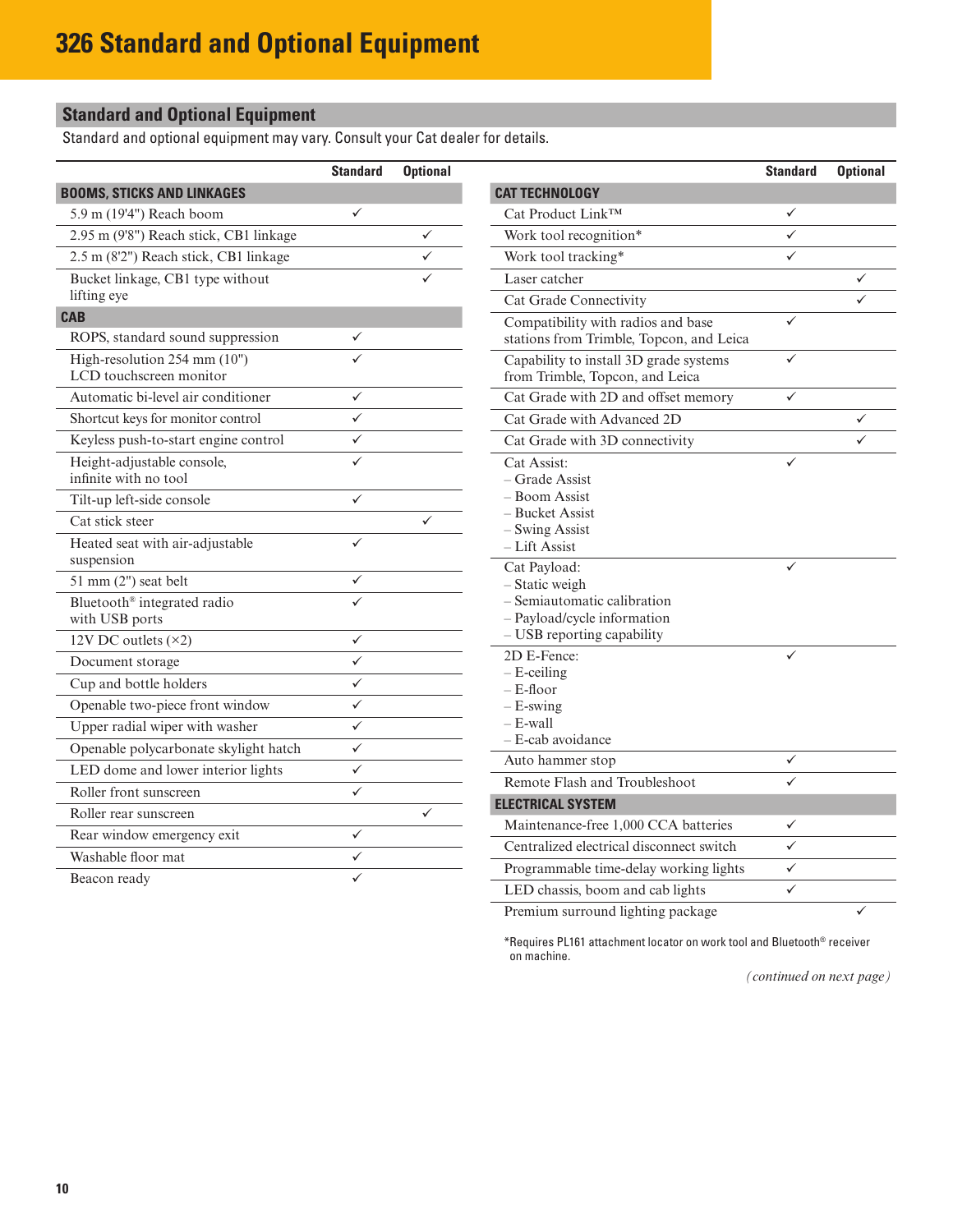# **Standard and Optional Equipment** *(continued)*

Standard and optional equipment may vary. Consult your Cat dealer for details.

|                                                                                 | <b>Standard</b> | <b>Optional</b> |
|---------------------------------------------------------------------------------|-----------------|-----------------|
| <b>ENGINE</b>                                                                   |                 |                 |
| Three selectable modes:                                                         | ✓               |                 |
| Power, Smart, Eco                                                               |                 |                 |
| 4500 m (14,760 ft) altitude capability<br>with engine power derate above 3000 m |                 |                 |
| $(9,840 \text{ ft})$                                                            |                 |                 |
| Electric cooling fans with auto-reverse<br>function                             |                 |                 |
| Auto engine speed control                                                       | ✓               |                 |
| Auto engine idle shutdown                                                       | ✓               |                 |
| Electric fuel priming pump                                                      | ✓               |                 |
| 52° C (125° F) high-ambient cooling<br>capacity                                 |                 |                 |
| $-18$ ° C (0° F) cold start capability                                          |                 |                 |
| Double element air filter with integrated<br>pre-cleaner                        |                 |                 |
| $2 \times 115$ Amp dual alternator                                              |                 |                 |
| Two-stage fuel filtration system with<br>water separator and indicator          |                 |                 |
| <b>HYDRAULIC SYSTEM</b>                                                         |                 |                 |
| Electronic main control value                                                   |                 |                 |
| Auto Dig Boost                                                                  |                 |                 |
| Auto heavy lift                                                                 |                 |                 |
| Stick regeneration circuit                                                      | ✓               |                 |
| Tandem type electronic main pump                                                | ✓               |                 |
| Auto warm up                                                                    | ✓               |                 |
| Two-speed travel                                                                |                 |                 |
| Boom and stick drift reduction valve                                            |                 |                 |
| Element type main hydraulic filter                                              |                 |                 |
| <b>SAFETY AND SECURITY</b>                                                      |                 |                 |
| Rear and right-hand-sideview cameras                                            |                 |                 |
| Ground-level engine shutoff switch                                              | ✓               |                 |
| Right-hand handrail and handhold                                                | ✓               |                 |
| Signaling/warning horn                                                          |                 |                 |
| Service platform with anti-skid plate<br>and countersunk bolts                  |                 |                 |
| Hydraulic lock out lever neutralizes<br>all controls                            |                 |                 |
| Travel alarm                                                                    | $\checkmark$    |                 |

|                                                            | <b>Standard</b> | <b>Optional</b> |
|------------------------------------------------------------|-----------------|-----------------|
| <b>SERVICE AND MAINTENANCE</b>                             |                 |                 |
| Side entry to service platform                             | ✓               |                 |
| Remote flash and remote trouble shoot                      |                 |                 |
| Grouped location of engine oil<br>and fuel filters         |                 |                 |
| Scheduled Oil Sampling (S.O.SSM) ports                     | ✓               |                 |
| Ground-level and platform-level dipstick<br>for engine oil |                 |                 |
| <b>UNDERCARRIAGE AND STRUCTURES</b>                        |                 |                 |
| Two-piece segmented track<br>guiding guards                |                 |                 |
| Full length track guiding guards                           |                 |                 |
| Swivel guard                                               |                 |                 |
| HD travel motor guards                                     |                 |                 |
| Bottom guards                                              |                 |                 |
| HD bottom guards                                           |                 |                 |
| Grease lubricated track                                    |                 |                 |
| $4.6$ t $(10,141$ lb) counterweight                        |                 |                 |
| 600 mm (24") triple grouser track shoes                    |                 | ✓               |
| 790 mm (31") triple grouser track shoes                    |                 |                 |
| Tie-down points (ISO 15818 compliant)                      |                 |                 |